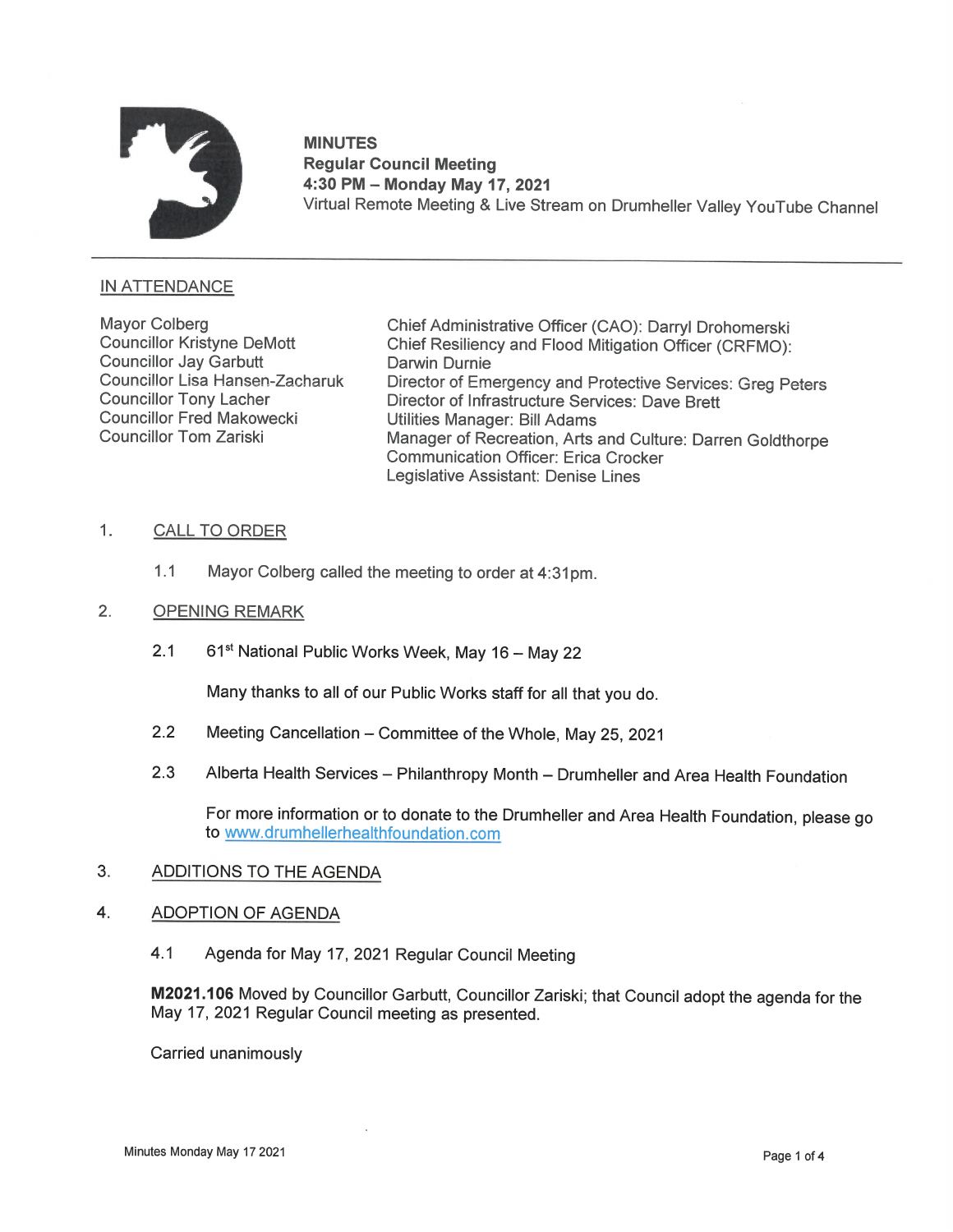#### 5. MINUTES

## 5.1 Minutes for the May 10, 2021 Regular Council Meeting

M2021.107 Moved by Councillor Lacher, Councillor Makowecki; that Council adopt the minutes for May 10, 2021 Regular Council meeting as presented.

Carried unanimously

## 5.2 Drumheller and District Seniors Foundation

M2021.108 Moved by Councillor Zariski, Councillor DeMott; that Council accept as information the meeting minutes for December 16, 2020, February 18 and March 25, 2021 Drumheller and District Seniors Foundation as presented.

Carried unanimously

5.2 Valley Bus Society

M2021.109 Moved by Councillor DeMott, Councillor Makowecki; that Council accept as information the meeting minutes for the April 14, 2021 Valley Bus Society as presented.

#### 6. DELEGATION

6.1. Friends of DVSS Society - Koren McDougald, President Community Assistance Grant Request — Resurfacing the Outdoor Courts at DVSS

The Society has applied for the Community Assistance Grant to assist with the cost of resurfacing the outdoor tennis, basketball and pickleball court that are used by the high school and, when they are available, the public. They have applied for \$17,090.00.

The cost of resurfacing the courts will be \$44,180.85. Friends of DVSS (Drumheller Valley Second School) Society has applied for <sup>a</sup> Community Facility Enhancement Program (CFEP) grant for \$22,000.00 and DVSS Society will contribute \$5000.00.

In 2014, the Town and DVSS worked together to construct the courts. The original cost was approximately \$314,000.00 with the Town contributing over \$100,000.00 of in-kind work.

### 7. REQUEST FOR DECISION AND REPORTS

- 7.1. CHIEF ADMINISTRATIVE OFFICER
- 7.2 CHIEF RESILIENCY & FLOOD MITIGATION OFFICER
	- 7.2.1 Flood Mitigation Update Time Stamp 23.22 Darwin Durnie, CRFMO

Subject matter and questions included: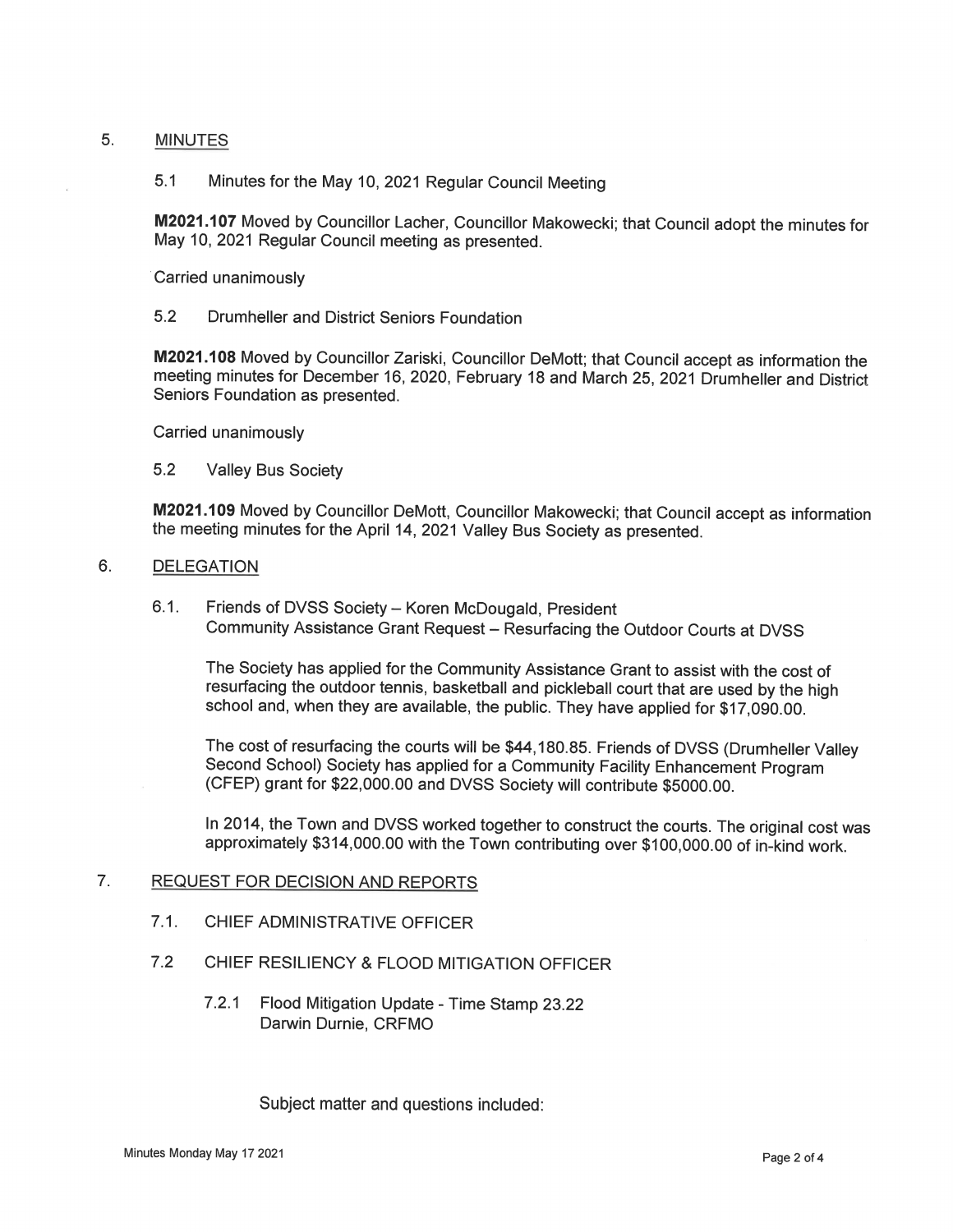- Dickson Dam + Flood Season– waiting to hear from the province if the Dickson Dam will be recognized in order to classify the Red Deer River flow as a regulated flow; annual orientation with the Dickson Dam; monitoring the snow pack
- Berm Design field checking some of the designs and having discussions with the land owners
- Work on Dyke D BCF and Schumacher Lift Station cleaning and clearing of the area done under the acts, legislation and regulations
- Bird Survey, Migratory Bird Act and associated legislation work being done in a natural area is covered under specific rules and regulations; other wildlife is also protected under government regulations.
- 7.4 DIRECTOR OF INFRASTRUCTURE UTILITIES MANAGER COMMUNICATIONS OFFICER
	- 7.4.1 Federal and Provincial Regulations Lead Management Program Information

Utility Manager Bill Adams presented information about the Lead Management Program. B. Adams gave an overview of why the program was being initiated, a summary of the requirements, the sampling process, the next steps in the program and how the program will be communicated to the public. Information will be available on the Drumheller.ca website.

## 7.3 DIRECTOR OF EMERGENCY AND PROTECTIVE SERVICES

7.3.1 Covid Update

#### $8<sub>1</sub>$ PUBLIC HEARING TO BEGIN AT 5:30pm

Public Hearing for Bylaw 09.21

- 1. Mayor Open Public Hearing. Time: 5:31pm
- 2. Mayors Introduction of Matter
- 3. Darryl Drohomerski, CAO Fireworks Bylaw 09.21
- 4. Rules of Conduct
- 5. Announcement of Public to Speak
- 6. Public Registered to Present Remotely / Phone 5 minute time limit
- 7. Public Written Submission Read Aloud 5 minute time limit Perry Logan, Executive Director -Canadian National Fireworks Association
- 8. Mayor Call for Public Hearing to Close. Time 5:42pm

#### 9. CLOSED SESSION

9.1 Leasing of Town Owned Land - FOIP 16 (1) - Disclosure harmful to business interests of a third party

M2021.110 Moved by Councillor DeMott, Councillor Zariski; that Council close the meeting to the public to discuss the lease of Town owned land as per FOIP 16 (1). Time 5:42pm

Carried unanimously